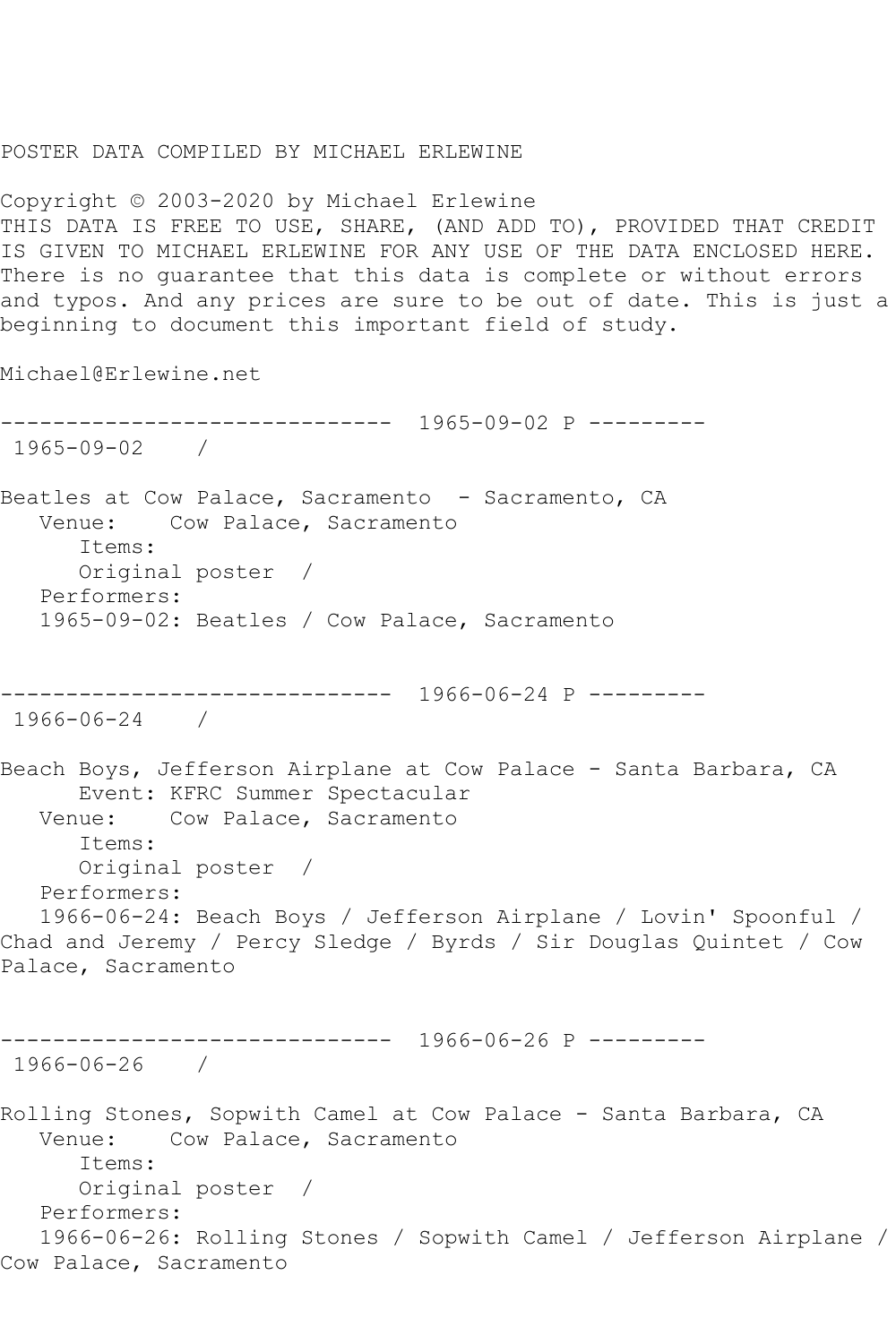------------------------------ COW 1966-07-26 P-1 --------- 1966-07-26 / COW CP001590 / 1611 Rolling Stones at Cow Palace, Sacramento - Sacramento, CA Venue: Cow Palace, Sacramento Promoter: KFRC Items: Original poster COW Edition 1 / CP001590 / 1611 Description: 1 original (13-1/2 x 21-3/4) Performers: 1966-07-26: Cow Palace, Sacramento Rolling Stones ------------------------------ FIL-BG-084 1967-09-21 P-1 --------- 1967-09-21 / FIL BG-084 CP007184 / CP02434 Vanilla Fudge, Blue Cheer at Fillmore Auditorium - SF - San Francisco, CA Private Notes: BG-CD(A) BG-OP-1 Artist: Bonnie MacLean Venue: Fillmore Auditorium - SF Promoter: Bill Graham Original Series Items: Original poster FIL-BG-084 Edition 1 / CP007184 / CP02434 Description: 1 original (14 x 21) Price: 125.00 Postcard FIL-BG-084 Edition 1 / CP007787 / CP03031 Description: original , postal variations, double with BG-85  $(4-3/8 \times 7)$  Price: 100.00 Performers: 1967-09-21: Fillmore Auditorium - SF Vanilla Fudge / Blue Cheer / Sunshine Company 1967-09-23: Fillmore Auditorium - SF Blue Cheer / Vanilla Fudge / Sunshine Company 1967-09-22: Cow Palace, Sacramento ------------------------------ COW-BG-086 1967-09-22 P-1 --------- 1967-09-22 / COW BG-086 CP007186 / CP02436 Donovan at Cow Palace - Santa Barbara, CA Private Notes: BG-CD(A) BG-OP-1 Artist: Bonnie MacLean Venue: Cow Palace, Sacramento Promoter: Bill Graham Original Series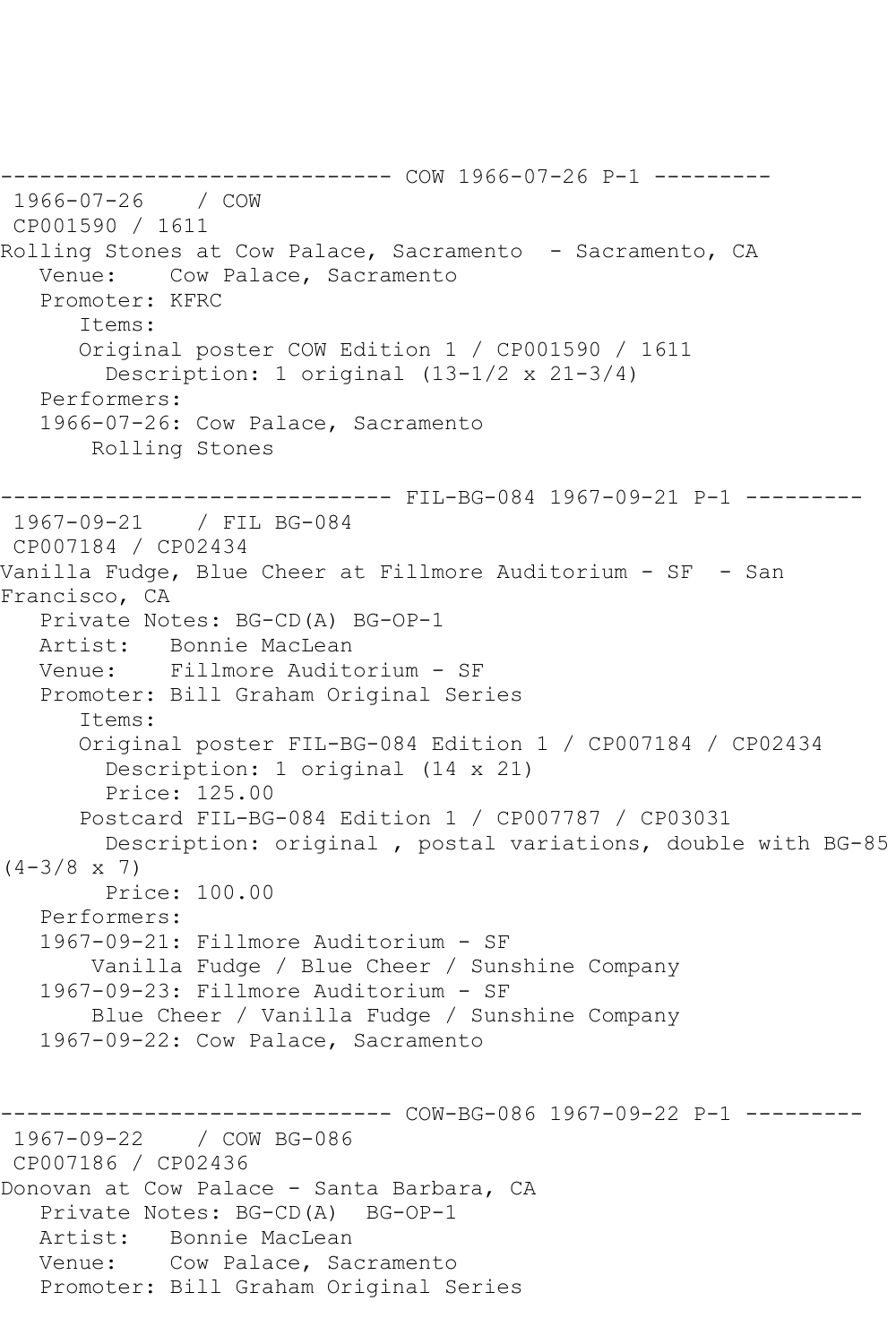Items: Original poster COW-BG-086 Edition 1 / CP007186 / CP02436 Description: 1 original , 1 reprint (14 x 21-1/4) Price: 175.00 Original poster COW-BG-086 Edition 2 / Description: See Eric King's guide for complete details. Price: 100.00 Original poster COW-BG-086 Edition 3 / Description: See Eric King's guide for complete details. Price: 100.00 Postcard COW-BG-086 Edition 1 / CP007789 / CP03033 Description: 1 original (4-11/16 x 6-7/8) Price: 20.00 COW-BG-086 / CP002423 / 2408 Performers: 1967-09-22: Cow Palace, Sacramento Donovan --------- COW-4.010 1969-05-03 P-1 ---------1969-05-03 / COW 4.010 CP000510 / 0515 Delaney and Bonnie, Sir Douglas Quintet at Cow Palace - Santa Barbara, CA Notes: This item appears in the Art of Rock book, plate no. 4.010 Artist: Loren S. Rehbock<br>Venue: Cow Palace, Sacra Cow Palace, Sacramento Promoter: Bob Harris Items: Original poster COW-4.010 Edition 1 / CP000510 / 0515 AORPlate: 4.010 Performers: 1969-05-03: Cow Palace, Sacramento Delaney and Bonnie / Sir Douglas Quintet / Guess Who / Youngbloods / Grass Roots / Classics IV / People ------------------------------ COW-BG-186 1969-07-25 P-1 --------- 1969-07-25 / COW BG-186 CP007287 / CP02537 Doors, Lonnie Mack at Cow Palace - Santa Barbara, CA Private Notes: BG-CD(A) BG-OP-1 Artist: Randy Tuten Venue: Cow Palace, Sacramento Promoter: Bill Graham Original Series Items: Original poster COW-BG-186 Edition 1 / CP007287 / CP02537 Description: 1 original, 1 reprint (14 x 21-1/2) Price: 1000.00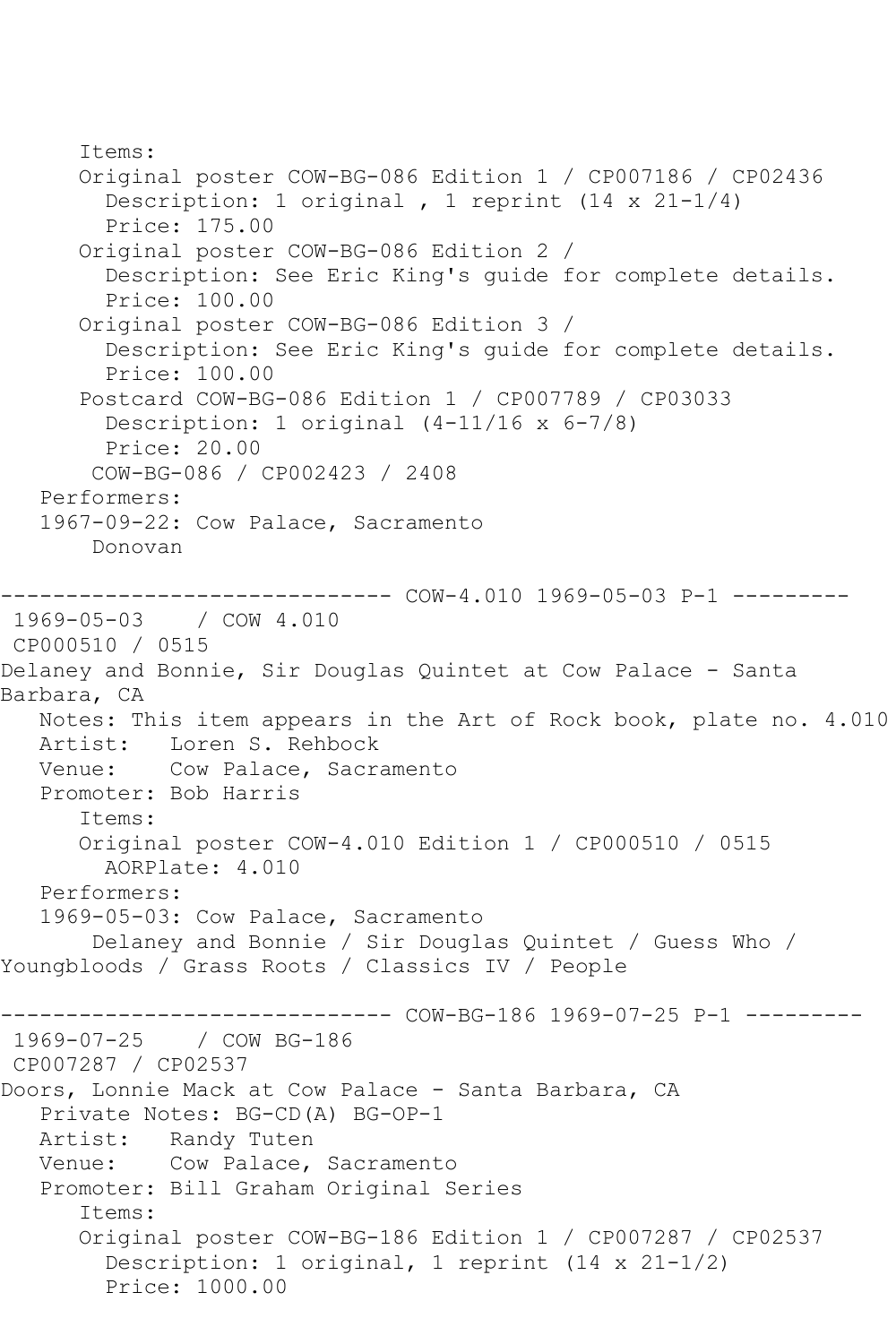Original poster COW-BG-186 Edition 2 / Description: Has "W" added in after ticket outlets. See Eric King's guide for complete details. Price: 200.00 Postcard COW-BG-186 Edition 1 / CP007882 / CP03126 Description: original, postal variations  $(4-5/8 \times 7-1/4)$  Price: 100.00 COW-BG-186 / CP002535 / 2510 Performers: 1969-07-25: Cow Palace, Sacramento Doors / Lonnie Mack / Elvin Bishop ------------------------------ 1971-09-25 P --------- 1971-09-25 / CP061210 / CP061210 Symphonic Rock Concert Notes: Proof Sheet Benefit: Music from Jesus Christ Superstar and Other Selected Works Artist: Mark T. Behrens Venue: Cow Palace Promoter: America Rock Opera Items: Original poster (Printer's proof) / CP061210 / CP061210 (22- 1/2 x 28-5/8) Notes: Proof Sheet Performers: 1971-09-25: Cow Palace San Francisco Symphonic Orchestra ----------- COW 1972-10-06 P ---------1972-10-06 / COW CP031397 / NM11347 National Music and Hi-fi Expor '72, Cannonball Adderley at Cow Palace - Santa Barbara, CA Artist: Randy Tuten Venue: Cow Palace, Sacramento Items: Original poster COW / CP031397 / NM11347 Notes: REPLACE EXISTING IMAGE Performers: 1972-10-06 1972-10-08: Cow Palace, Sacramento National Music and Hi-fi Expor '72 / Cannonball Adderley / Joe Williams / Chuck Berry / Bo Diddley / Ray Price / Donna Fargo / B.J. Thomas / Buffy Saint-Marie --------- COW 1973-05-22 P ---------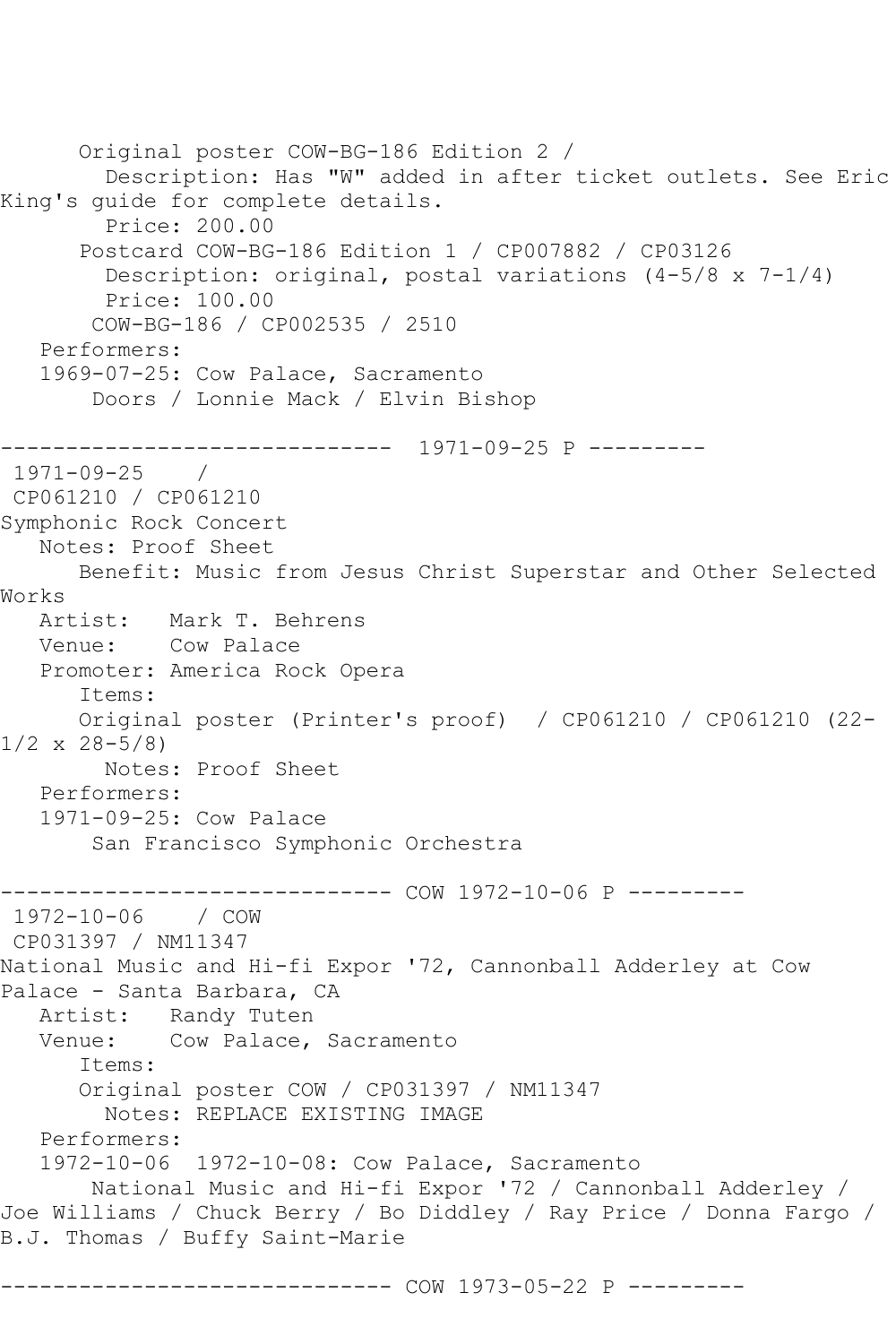1973-05-22,2 / COW CP031410 / NM11360 Grateful Dead, Waylon Jennings at Cow Palace - Santa Barbara, CA Artist: Randy Tuten<br>Venue: Cow Palace. Cow Palace, Sacramento Items: Original poster COW / CP031410 / NM11360 Notes: David Byrd originally did the poster bottom image,Bill Graham had ask me to use the image for these two shows,cow palace and ontario and do some lettering that reflected the original poster. Performers: 1973-05-22,23,27 1973-05-27 ?: Cow Palace, Sacramento Grateful Dead / Waylon Jennings / New Riders of the Purple Sage ------------------------------ COW 1973-11-20 P-1 --------- 1973-11-20 / COW CP009876 / CS04971 Fallout Shelter, Who at Cow Palace, Sacramento - Sacramento, CA<br>Venue: Cow Palace, Sacramento Cow Palace, Sacramento Items: Original poster COW Edition 1 / CP009876 / CS04971 Performers: 1973-11-20: Cow Palace, Sacramento Fallout Shelter / Who ------------------------------ COW-4.042 1973-11-20 P-1 --------- 1973-11-20 / COW 4.042 CP014352 / MARM156 Who at Cow Palace - Santa Barbara, CA Notes: This item appears in the Art of Rock book, plate no. 4.042 Artist: David Singer Venue: Cow Palace, Sacramento Promoter: Bill Graham Presents Items: Original poster COW-4.042 / CP070073 AORPlate: 4.042 Original poster COW-4.042 Edition 1 / CP014352 / MARM156 (19 x  $25 - 3/4$  AORPlate: 4.042 Price: 200.00 COW-4.042 / CP000952 / 0969 AORPlate: 4.042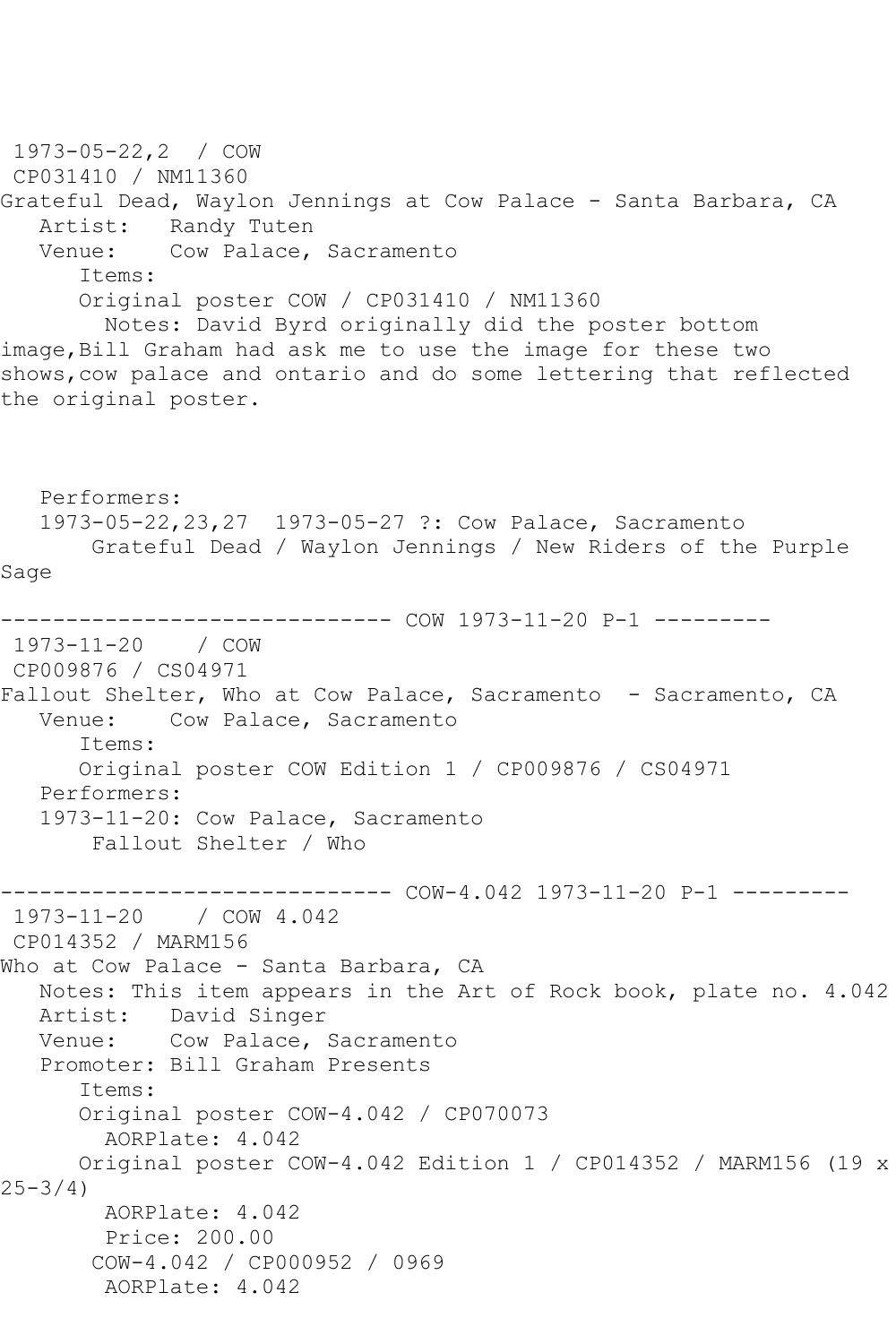COW-4.042 / CP002038 / 2025 AORPlate: 4.042 COW-4.042 / CP020113 / XK19731120 AORPlate: 4.042 Performers: 1973-11-20: Cow Palace, Sacramento Who ------------------------------ COW 1974-07-14 P-1 --------- 1974-07-14 / COW CP015134 / ME0281 Eric Clapton, Ross at Cow Palace - Sacramento, CA Artist: Randy Tuten Venue: Cow Palace, Sacramento Promoter: Bill Graham Presents Items: Original poster COW Edition 1 / CP015134 / ME0281 Performers: 1974-07-21: Cow Palace, Sacramento Eric Clapton / Ross 1974-07-14: Oakland Stadium Crosby Stills and Nash / Band / Joe Walsh / Barnstorm / Jesse Colin Young ------------------------------ COW-4.041 1975-07-15 P-1 --------- 1975-07-15 / COW 4.041 CP009950 / CS05045 Rolling Stones at Cow Palace - Santa Barbara, CA Notes: This item appears in the Art of Rock book, plate no. 4.041 Artist: Stanley Mouse Venue: Cow Palace, Sacramento Promoter: Book: Art of Rock Items: Original poster COW-4.041 Edition 1 / CP009950 / CS05045 (23 x 35) AORPlate: 4.041 Price: 200.00 COW-4.041 / CP000682 / 0690 AORPlate: 4.041 COW-4.041 / CP015393 / ME0540 AORPlate: 4.041 Performers: 1975-07-15: Cow Palace, Sacramento Rolling Stones ------------------------------ COW 1976-02-11 P --------- 1976-02-11 / COW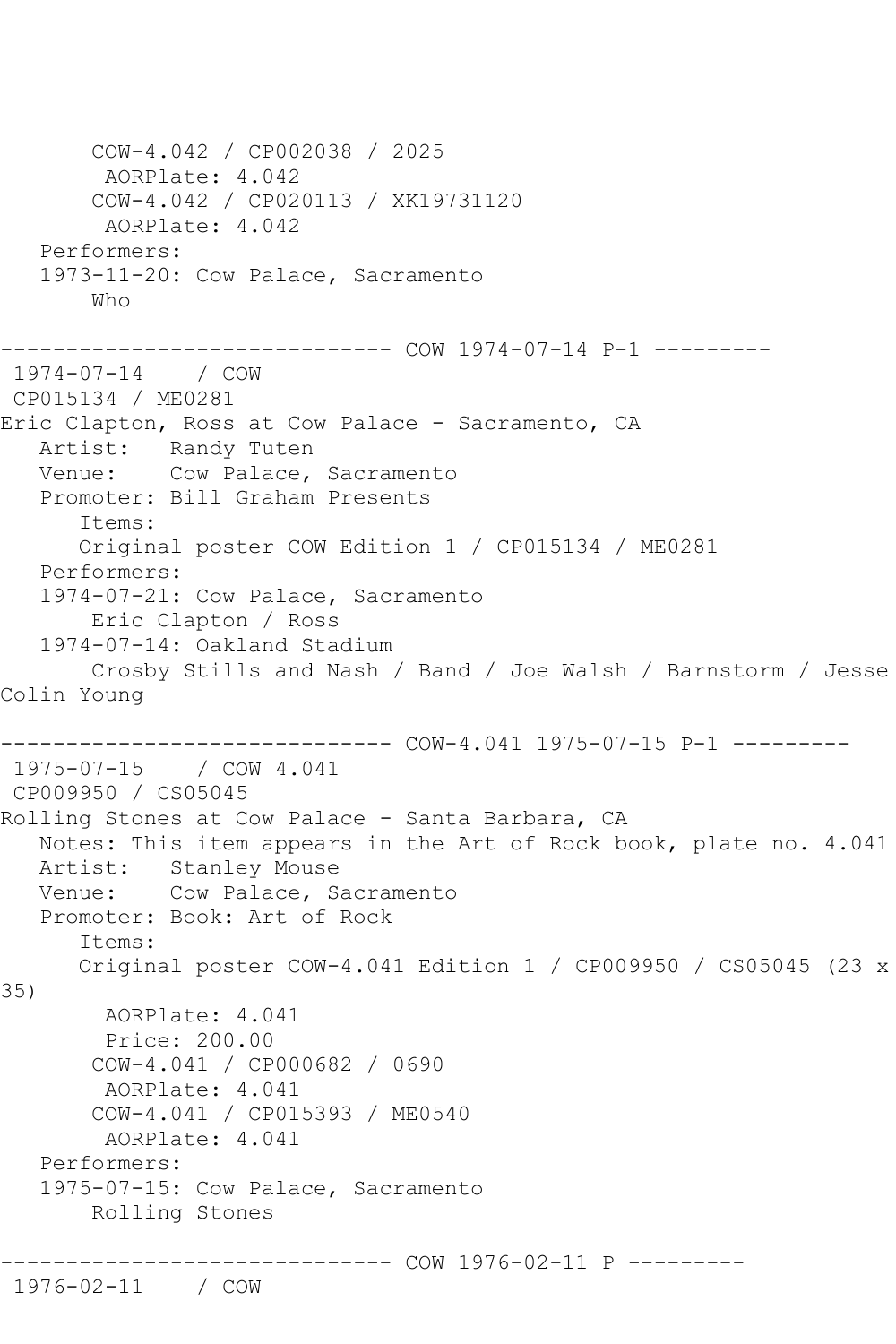CP031277 / NM11227 World of Plants at Cow Palace - Santa Barbara, CA Artist: Randy Tuten Venue: Cow Palace, Sacramento Items: Original poster COW / CP031277 / NM11227 Performers: 1976-02-11 1976-02-16: Cow Palace, Sacramento World of Plants ------------------------------ COW 1976-04-04 H-1 --------- 1976-04-04 / COW CP015247 / ME0394 Loggins and Messina, New Riders of the Purple Sage at Cow Palace - Santa Barbara, CA Artist: Randy Tuten Venue: Cow Palace, Sacramento Promoter: Bill Graham Presents Items: Handbill COW / CP031282 / NM11232 Handbill COW Edition 1 / CP015247 / ME0394 Performers: 1976-04-04: Cow Palace, Sacramento Loggins and Messina / New Riders of the Purple Sage / Nitty Gritty Dirt Band ------------------------------ COW 1976-06-13 P-1 --------- 1976-06-13 / COW CP015224 / ME0371 Paul Mccartney at Cow Palace, Sacramento - Sacramento, CA Event: Wings Over America Venue: Cow Palace, Sacramento Promoter: Bill Graham Presents Items: Original poster COW Edition 1 / CP015224 / ME0371 COW / CP000519 / 0524 Performers: 1976-06-13 1976-06-14: Cow Palace, Sacramento Paul Mccartney ------------------------------ COW 1976-06-13 P --------- 1976-06-13 / COW CP031258 / NM11208 Paul McCartney Wings Over America at Cow Palace - Santa Barbara, CA Artist: Randy Tuten Venue: Cow Palace, Sacramento Items: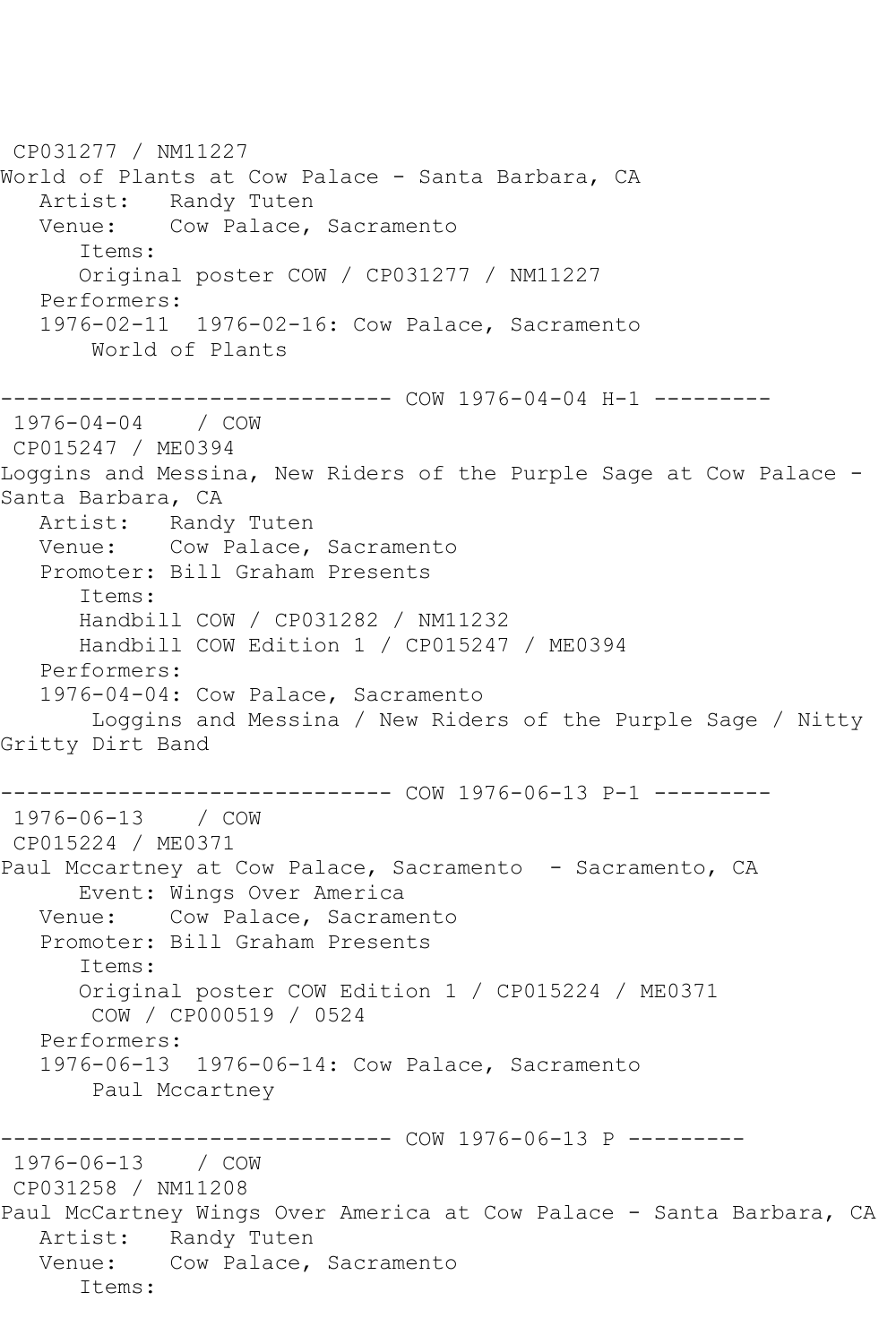Original poster COW / CP031258 / NM11208 Notes: REPLACE EXISTING IMAGE

Collaborator Alton Kelley & Stanley Mouse

Details One of our favorite airplanes,it was fun working with those guys.

 Performers: 1976-06-13 1976-06-14: Cow Palace, Sacramento Paul Mccartney ------------------------------ COW 1976-08-17 P --------- 1976-08-17 / COW CP031267 / NM11217 Neil Young at Cow Palace, Sacramento - Sacramento, CA Artist: Randy Tuten Venue: Cow Palace, Sacramento Items: Original poster COW / CP031267 / NM11217 Notes: These shows were cancelled Performers: 1976-08-17: Cow Palace, Sacramento Concord Pavailion, Concord Neil Young ------------------------------ 1976-12-31 P --------- 1976-12-31 / CP052298 / CP052298 Montrose, Earth Quake at Winterland - San Francisco, CA Benefit: New Year's Eve Artist: Randy Tuten Venue: Winterland Promoter: Bill Graham Presents Items: Original poster / CP052298 / CP052298 Performers: 1976-12-31: Winterland Montrose / Earth Quake / Yesterday and Today 1976-12-31: Cow Palace, Sacramento Grateful Dead / Carlos Santana / Sons of Champlin 1976-12-31: Oakland Coliseum Lynyrd Skynyrd / Journey / Stoneground 1976-12-311976-12-31: Berkeley Community Theater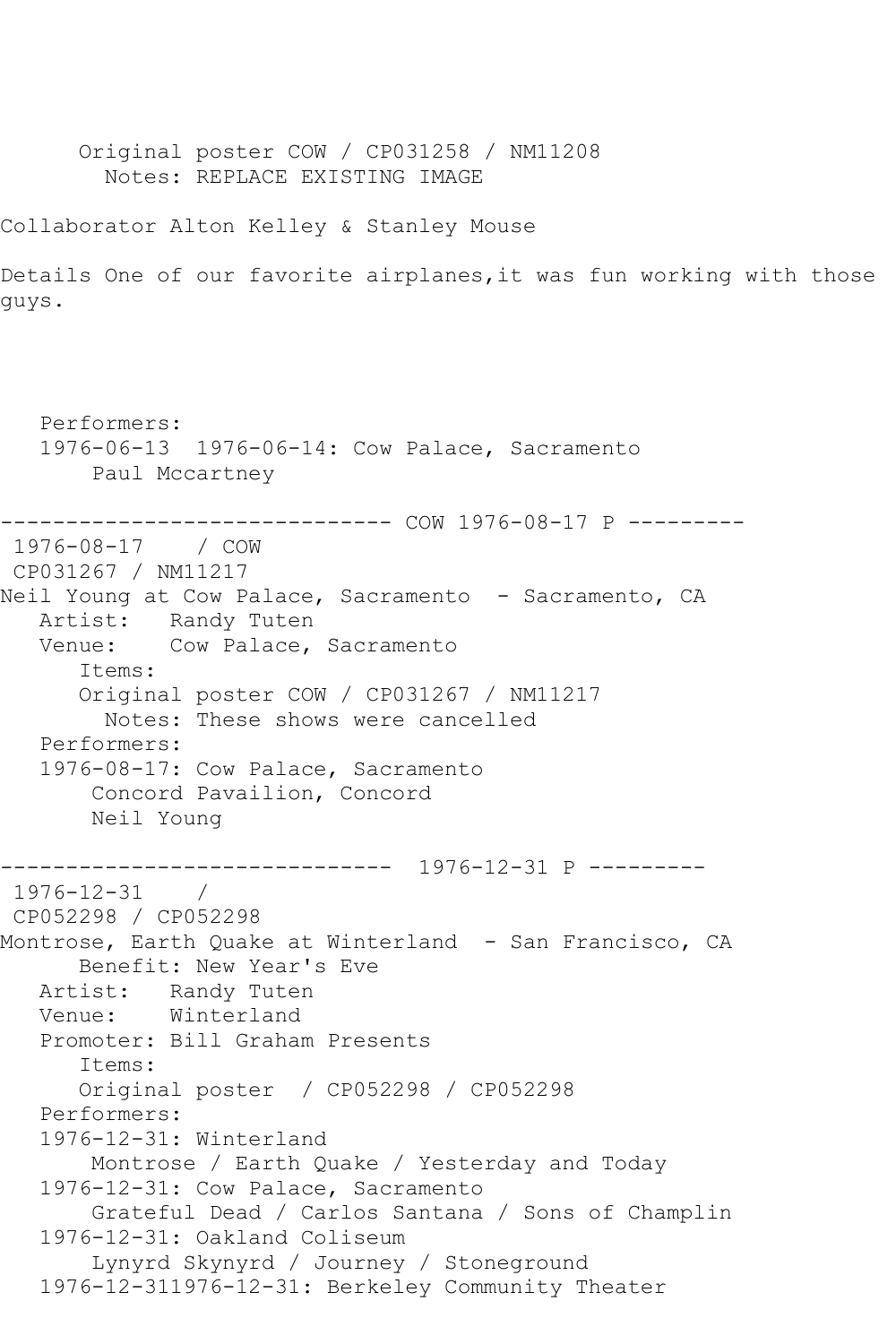Tubes 1976-12-31: San Jose Center For the Performing Arts Tower of Power / Graham Central Station ------------------------------ COW 1977-12-10 P --------- 1977-12-10 / COW CP031240 / NM11190 Blue Oyster Cult, Black Oak at Cow Palace, S.F. - San Francisco, CA Artist: Randy Tuten Venue: Cow Palace, S.F. Items: Original poster COW / CP031240 / NM11190 Performers: 1977-12-10: Cow Palace, S.F. Blue Oyster Cult / Black Oak ------------------------------ COW 1977-12-31 P --------- 1977-12-31 / COW CP031241 / NM11191 1977 Bay Area Calendar Artist: Randy Tuten Venue: Cow Palace, Sacramento Items: Original poster COW / CP031241 / NM11191 Performers: 1977-12-31: Cow Palace, Sacramento Oakland Coliseum Berkeley Community Theater Sacramento Memorial Auditorium Winterland Carlos Santana / Journey / Eddie Money / Heart / Sammy Hagar / Earth Quake / Tubes / Al Jarreau / Crusaders / Tower of Power / Lenny Williams / Beach Boys / Bonnie Raitt / John Lee Hooker ------------------------------ WIN 1978-03-17 P --------- 1978-03-17 / WIN CP031245 / NM11195 Mahogany Rush, Wet Willie at Winterland - San Francisco, CA Artist: Randy Tuten<br>Venue: Winterland Winterland Items: Original poster WIN / CP031245 / NM11195 Performers: 1978-03-17: Winterland Mahogany Rush / Wet Willie 1978-04-14: Oakland Coliseum Genesis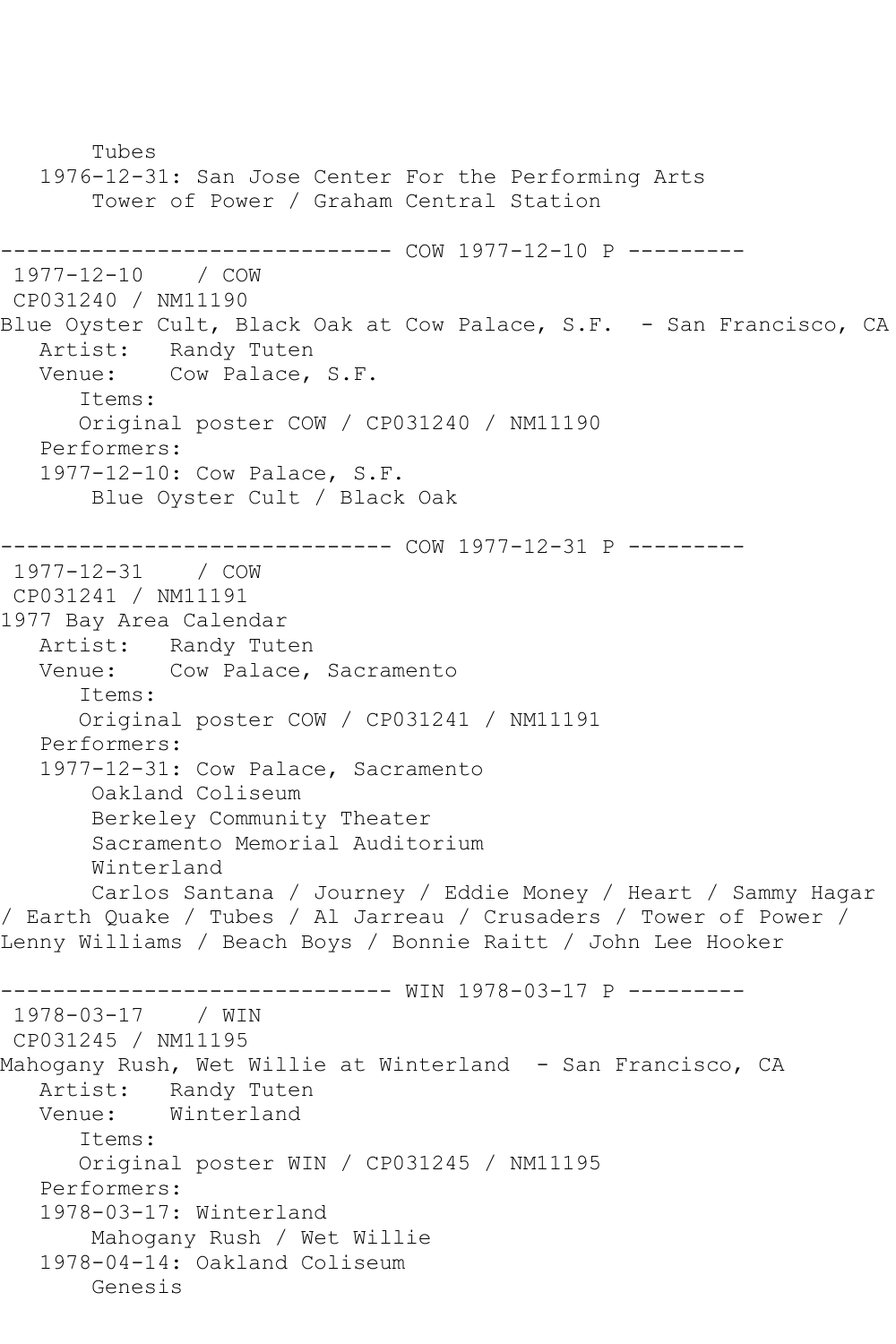```
 1978-03-25: Winterland
        Bob Weir / Doucette
    1978-04-05: Oakland Coliseum
        David Bowie
    1978-04-08: Winterland
        Outlaws / Jay Ferguson
    1978-04-14: Cow Palace, S.F.
        Foghat / Eddie Money / No Dice
------------------------------ COW 1978-08-20 P ---------
1978-08-20 / COW 
CP031220 / NM11170
Kansas, Thin Lizzy at Cow Palace - Santa Barbara, CA
   Artist: Randy Tuten
   Venue: Cow Palace, Sacramento
       Items:
       Original poster COW / CP031220 / NM11170
         Notes: REPLACE EXISTING IMAGE
   Performers:
    1978-08-20: Cow Palace, Sacramento
        Kansas / Thin Lizzy / Cars
                ------------------------------ COW 1978-08-23 P-1 ---------
1978-08-23 / COW 
CP020919 / XM19780823
Kansas, Thin Lizzy at Cow Palace, Sacramento - Sacramento, CA<br>Venue: Cow Palace, Sacramento
           Cow Palace, Sacramento
       Items:
       Original poster COW Edition 1 / CP020919 / XM19780823
        COW / NONE / XM1978082
   Performers:
    1978-08-23: Cow Palace, Sacramento
        Kansas / Thin Lizzy / Cars
                         ------- COW-4.062 1978-10-20 P-1 ---------
1978-10-20 / COW 4.062
CP005776 / CP01025
5th Annual Hooker's Ball
   Notes: Tea Leutrec Lithographers
This item appears in the Art of Rock book, plate no. 4.062
    Private Notes: * B/B+ 200@
       Series: 5th Annual Hooker's Masquerade ball
   Artist: Robert Gotsch
   Venue: Cow Palace, Sacramento
    Promoter: Margo St. James
       Items:
```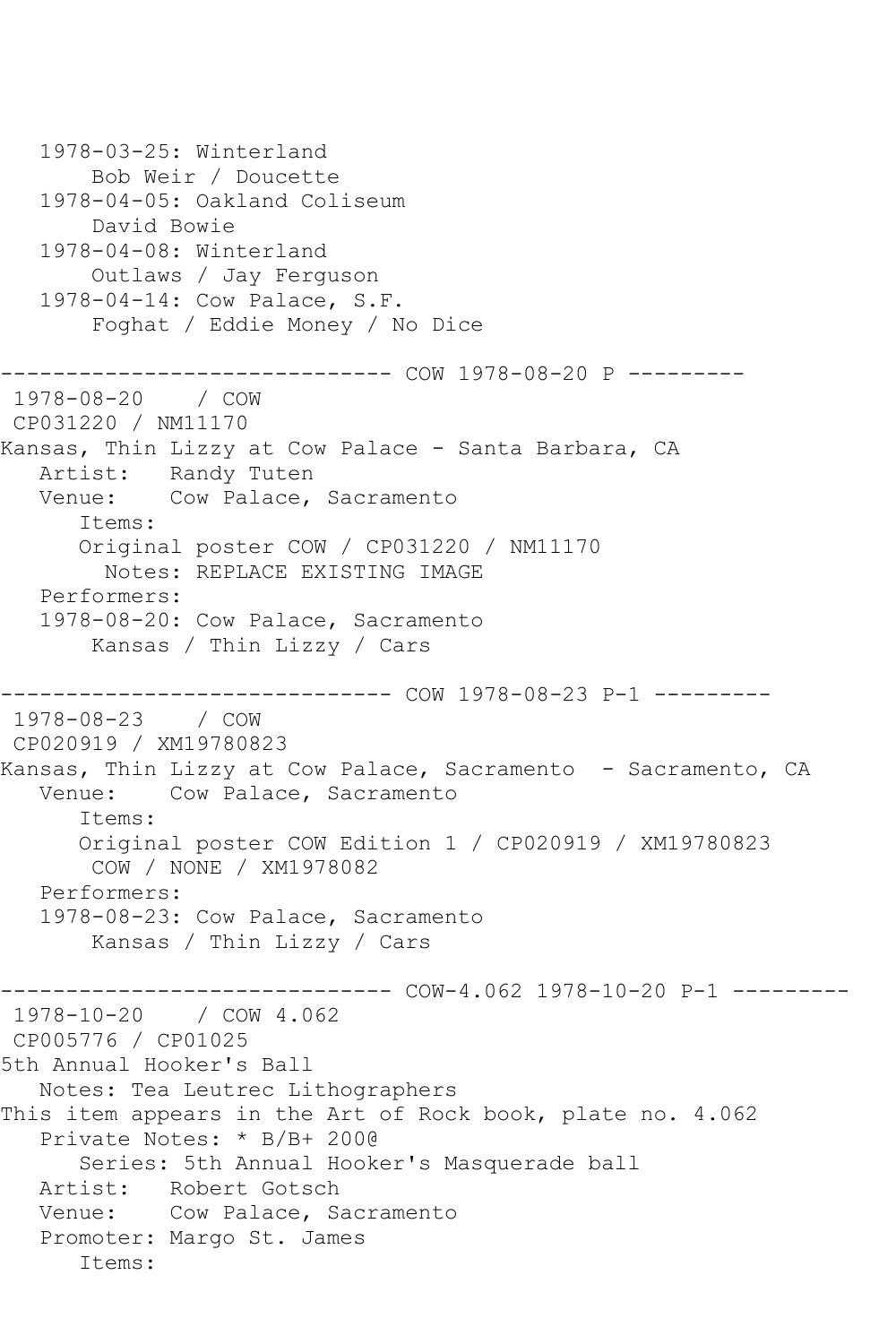Original poster COW-4.062 Edition 1 / CP005776 / CP01025 (20 x 29) AORPlate: 4.062 Price: 200.00 COW-4.062 / CP000197 / 0200 AORPlate: 4.062 COW-4.062 / CP014542 / MARM349 AORPlate: 4.062 Performers: 1978-10-20: Cow Palace, Sacramento ------------------------------ 1978-10-22 P --------- 1978-10-22 / CP060413 / CP060413 Neil Young at Cow Palace, Sacramento - Sacramento, CA Venue: Cow Palace, Sacramento Promoter: Warner Brothers Records Items: Original poster / CP060413 / CP060413 (14 x 22) Performers: 1978-10-22: Cow Palace, Sacramento Neil Young --------- SCMA 1979-12-14 P ---------1979-12-14 / SCMA CP031198 / NM11148 Pablo Cruise, Karla Bonoff at Sacramento Memorial Auditorium - Sacramento, CA Artist: Randy Tuten Venue: Sacramento Memorial Auditorium Items: Original poster SCMA / CP031198 / NM11148 Performers: 1979-12-14: Sacramento Memorial Auditorium 1979-12-15: Warfield Theater Pablo Cruise / Karla Bonoff / Steve Forbert 1979-12-26 1979-12-28: Grateful Dead 1979-12-27: Marin Veterans Auditorium Pablo Cruise 1979-12-28: Berkeley Community Theater Devo 1979-12-29 1979-12-31: Paramount Theater, Oakland Pablo Cruise 1979-12-30: Oakland Auditorium Grateful Dead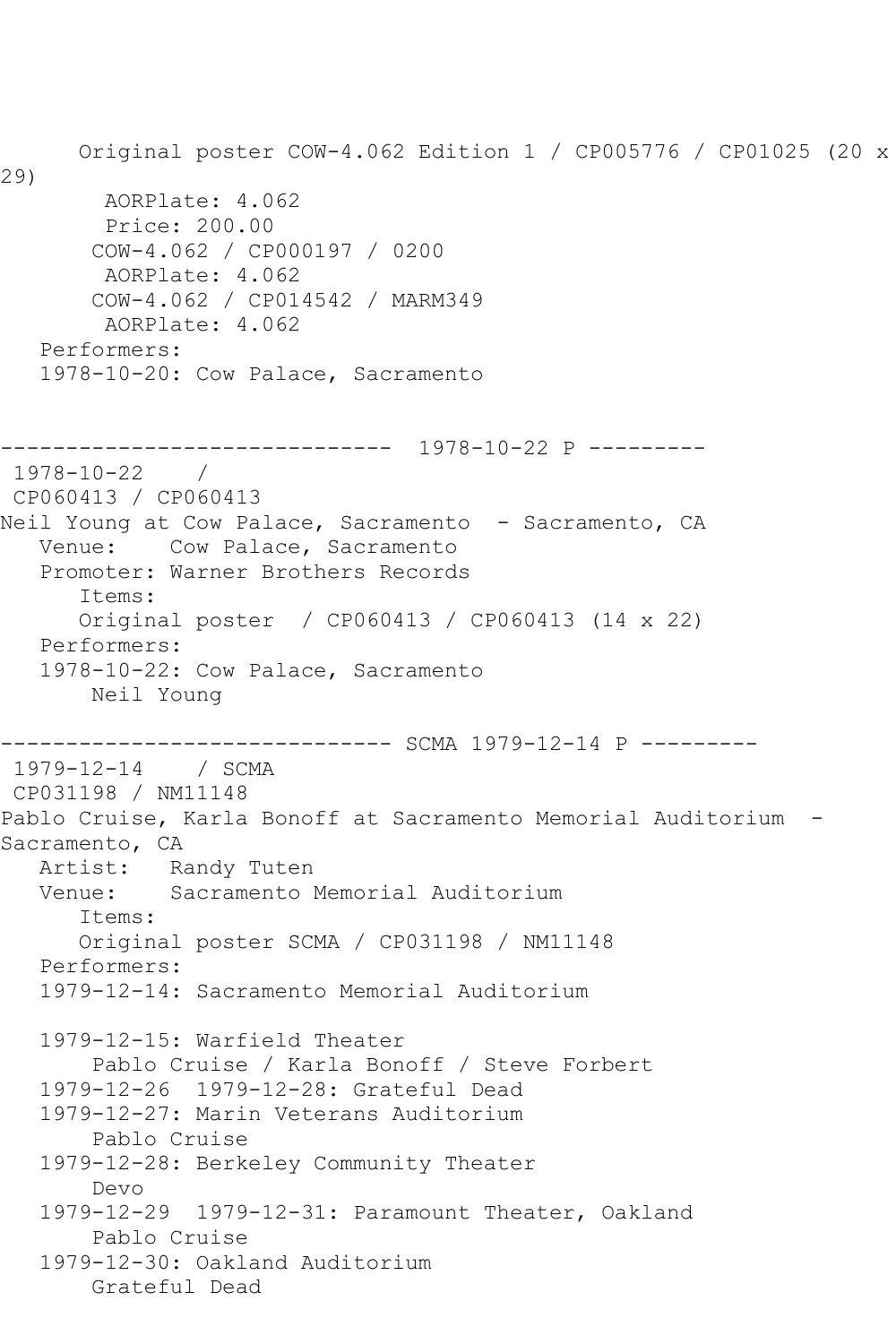1979-12-31: Paramount Theater, Oakland Pablo Cruise 1979-12-31: Oakland Auditorium Grateful Dead 1979-12-31: Oakland Coliseum Tom Petty 1979-12-31: Cow Palace, S.F. Blue Oyster Cult / Gamma / Ronnie Montrose 1979-12-27: Oakland Coliseum Moon Martin / Cheap Trick ------------ COW 1989-12-31 P-1 ---------1989-12-31 / COW CP021173 / XM19891231 Lynyrd Skynyrd, Fabulous Thunderbirds at Cow Palace, Sacramento -Sacramento, CA Venue: Cow Palace, Sacramento Items: Original poster COW Edition 1 / CP021173 / XM19891231 COW / NONE / XM1989123 Performers: 1989-12-31: Cow Palace, Sacramento Lynyrd Skynyrd / Fabulous Thunderbirds / Georgia Satellites ------------------------------ LAWL-BGP-036-O 1990-03-08 P-1 ------- -- 1990-03-08 / LAWL BGP-036-O CP005880 / CP01129 Aerosmith, Skid Row at Lawlor Events Center, Reno - Reno, NV Notes: Oversize Private Notes: BGP-036-O Artist: Rick Griffin Venue: Lawlor Events Center, Reno Promoter: Bill Graham Presents BGP Items: Original poster LAWL-BGP-036-O Edition 1 / CP005880 / CP01129 (19-1/2 x 29) Price: 158.00 Performers: 1990-03-08: Lawlor Events Center, Reno Aerosmith / Skid Row 1990-03-09 1990-03-10: Cow Palace, S.F. 1990-03-12: San Francisco, CA 1990-03-14: Arco Arena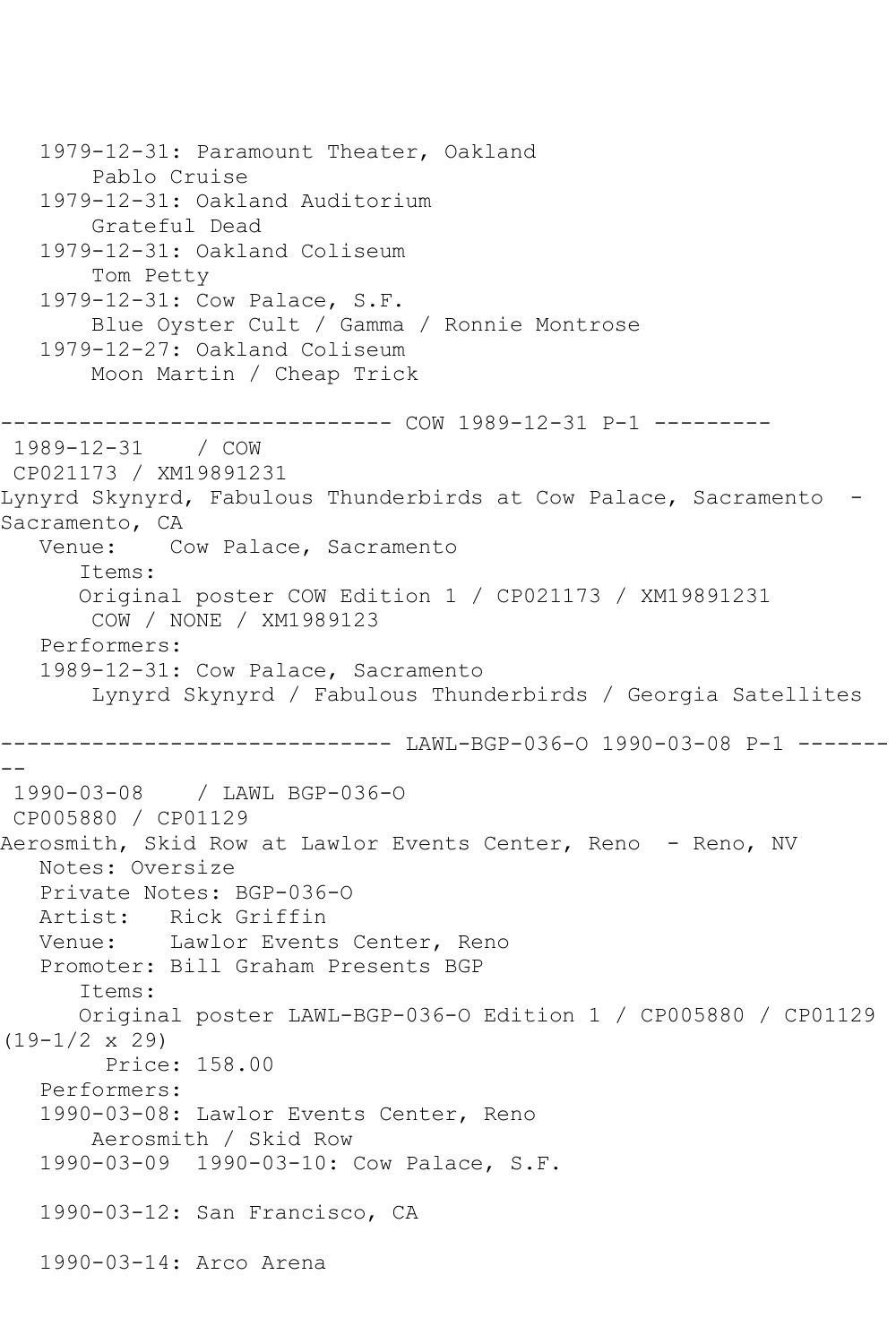1990-03-15: Portland Coliseum

```
------------------------------ BLA-BGP-039 1991-02-10 P-1 ---------
1991-02-10 / BLA BGP-039
CP006523 / CP01773
New Kids On the Block at Blaisdell Arena - Honolulu, HI
   Private Notes: BGP-039
   Artist: Heirographics (Arlene Owseichik) - Art Director
   Venue: Blaisdell Arena
   Promoter: Bill Graham Presents BGP
       Items:
      Original poster BLA-BGP-039 Edition 1 / CP006523 / CP01773 (13 
x 19 - 1/4 Price: 79.00
   Performers:
   1991-02-10: Blaisdell Arena
       New Kids On the Block / Selland Arena
   1991-02-13: Tacoma Dome
   1991-02-19: Cow Palace, S.F.
   1991-02-20: Cow Palace, S.F.
   1991-02-22: Lawlor Events Center, Reno
   1991-02-23 1991-02-24: Oakland Coliseum
   1991-02-25: Arco Arena
------------------------------ LAWL-BGP-052 1991-12-28 P-1 ---------
1991-12-28 / LAWL BGP-052
CP006532 / CP01782
Steve Miller Blues Band, Joe Satriani at Lawlor Events Center, Reno 
- Reno, NV
   Private Notes: BGP-052
   Artist: Randy Tuten
   Venue: Lawlor Events Center, Reno
   Promoter: Bill Graham Presents BGP
       Items:
      Original poster LAWL-BGP-052 Edition 1 / CP006532 / CP01782 
(13 \times 19 - 1/4) Price: 184.00
   Performers:
   1991-12-28: Lawlor Events Center, Reno
```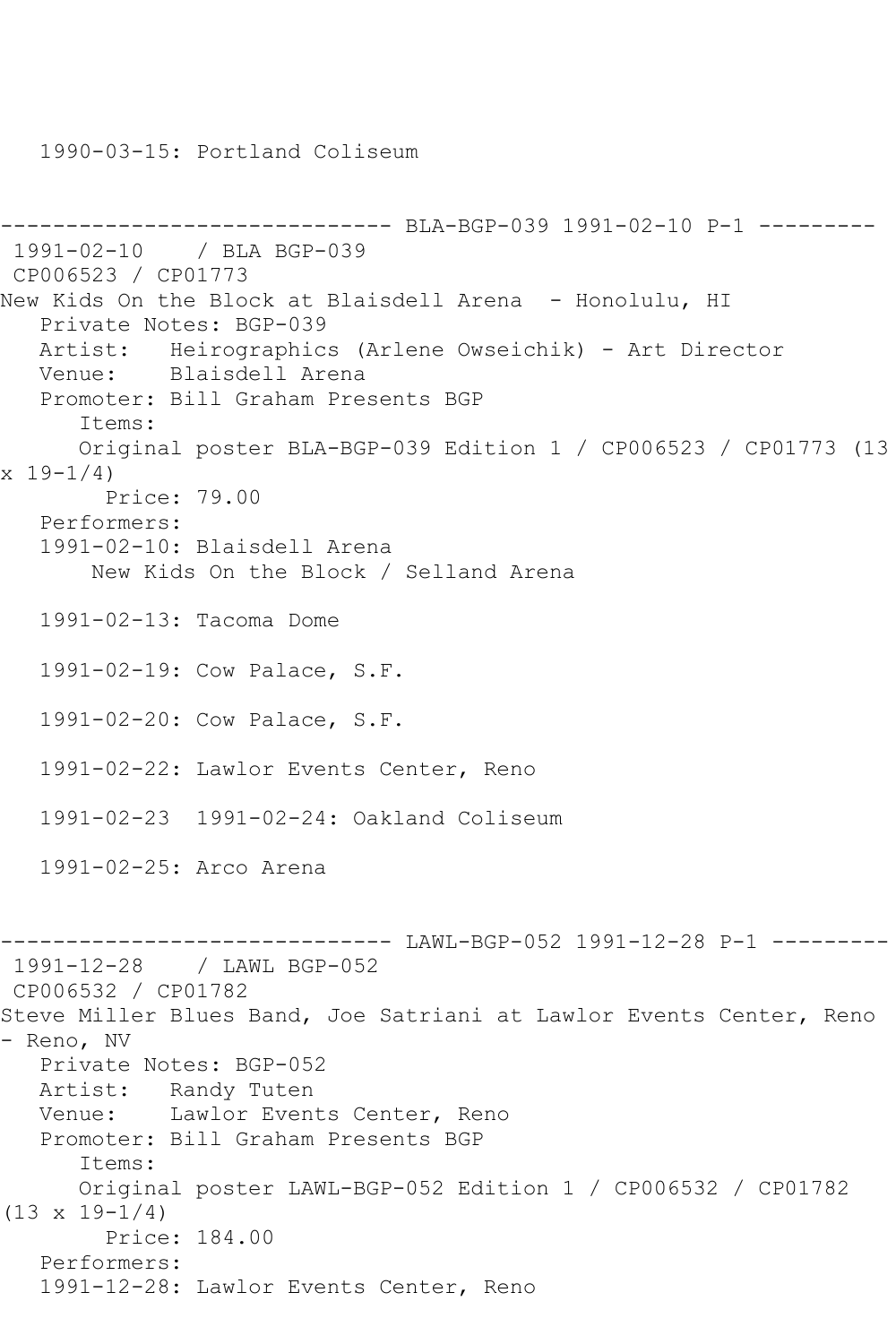Steve Miller Blues Band / Joe Satriani 1991-12-29: Cow Palace, S.F. Steve Miller Blues Band / Joe Satriani 1991-12-31: Arco Arena Steve Miller Blues Band / Joe Satriani ------------------------------ COW-BGP-051 1991-12-31 P-1 --------- 1991-12-31 / COW BGP-051 CP006531 / CP01781 Red Hot Chili Peppers, Nirvana at Cow Palace, Sacramento -Sacramento, CA Private Notes: BGP-051 Artist: Harry Rossit Venue: Cow Palace, Sacramento Promoter: Bill Graham Presents BGP Items: Original poster COW-BGP-051 Edition 1 / CP006531 / CP01781 (13 x 19-1/4) Price: 258.00 Performers: 1991-12-31: Cow Palace, Sacramento Red Hot Chili Peppers / Nirvana / Pearl Jam ------------------------------ COW 1991-12-31 P --------- 1991-12-31 / COW CP031168 / NM11118 Lynyrd Skynyrd, Jerry Lee Lewis at Cow Palace - Santa Barbara, CA Notes: They had just played Las Vegas and were coming here to play N.Y.E. shows that's the reason for the cards on the poster and Again gambling, babed-wire, snakes and Lynyrd Skynyrd can be dangeous spiraling you out of control, if your not careful. a nicly colored poster and only printed as a poster. -- Randy Tuten Artist: Randy Tuten Venue: Cow Palace, Sacramento Items: Original poster COW / CP015400 / ME0547 Original poster COW / CP031168 / NM11118 Notes: They had just played Las Vegas and were coming here to play N.Y.E. shows that's the reason for the cards on the poster and Again gambling, babed-wire, snakes and Lynyrd Skynyrd can be dangeous spiraling you out of control, if your not careful. a nicly colored poster and only printed as a poster Performers: 1991-12-31: Cow Palace, Sacramento Lynyrd Skynyrd / Jerry Lee Lewis / Steve Earle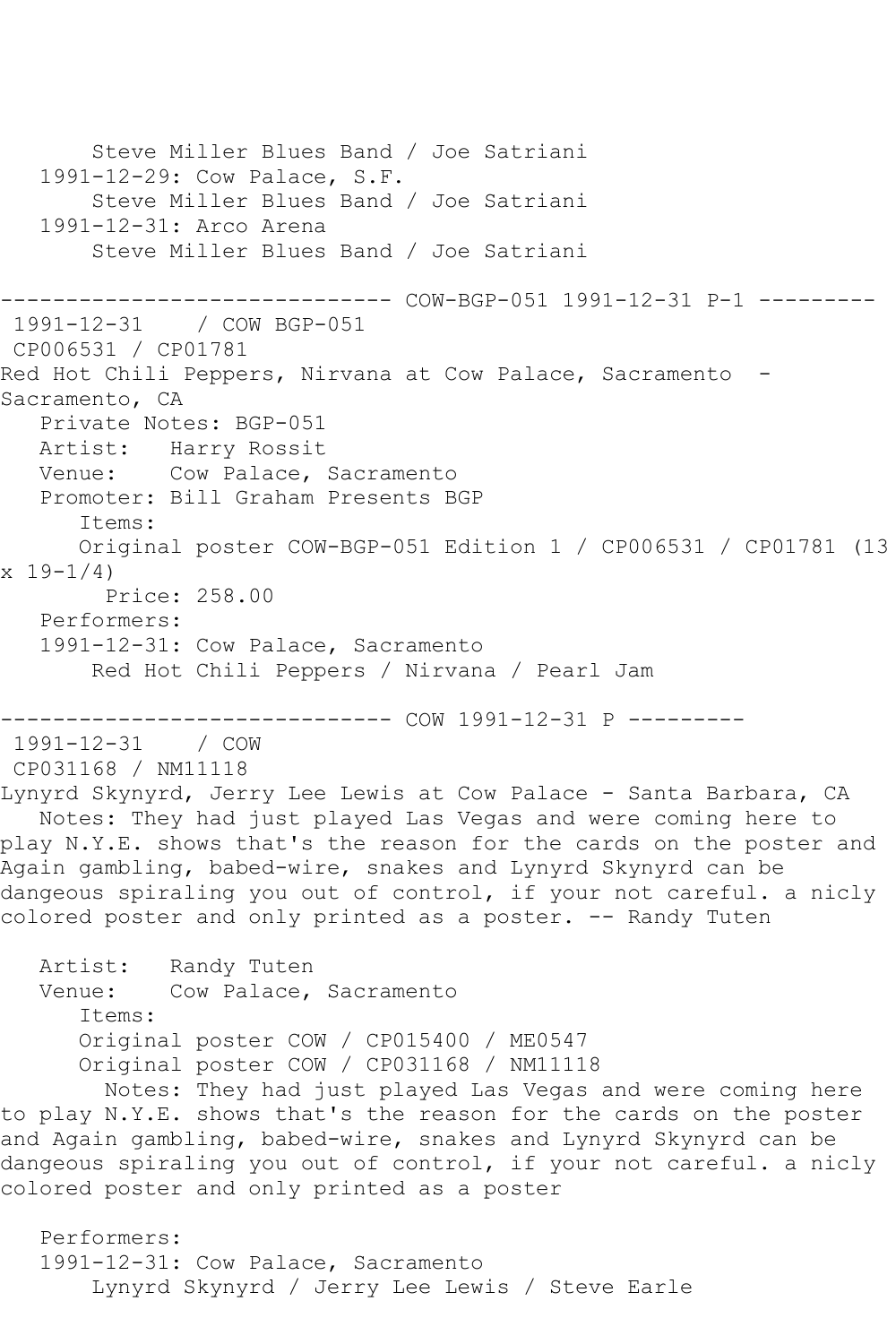------------------------------ COW-BGP-140-O 1996-04-06 P-1 -------- - 1996-04-06 / COW BGP-140-O CP005851 / CP01100 Red Hot Chili Peppers, Toadies at Cow Palace - Santa Barbara, CA Notes: Oversize Private Notes: BGP-140-O Artist: Randy Chavez Venue: Cow Palace, Sacramento Promoter: Bill Graham Presents BGP Items: Original poster COW-BGP-140-O Edition 1 / CP005851 / CP01100  $(19-7/8 \times 28-1/4)$  Price: 79.00 Performers: 1996-04-06: 1996-04-08: Cow Palace, Sacramento Red Hot Chili Peppers / Toadies / Weapon of Choice ------------------------------ COW-BGP-158 1996-12-14 P-1 --------- 1996-12-14 / COW BGP-158 CP006616 / CP01866 Smashing Pumpkins, Garbage at Cow Palace - Santa Barbara, CA Private Notes: BGP-158 Artist: Arlene Owseichik -- Art Director Venue: Cow Palace, Sacramento Promoter: Bill Graham Presents BGP Items: Original poster COW-BGP-158 Edition 1 / CP006616 / CP01866 (13  $x 19 - 1/4$  Price: 84.00 Performers: 1996-12-14: Cow Palace, Sacramento Smashing Pumpkins / Garbage 1996-12-16: San Jose Arena, San Jose Smashing Pumpkins / Garbage 1996-12-17: Arco Arena Smashing Pumpkins / Garbage 1997-01-04: Lawlor Events Center, Reno Smashing Pumpkins / Garbage ------------------------------ COW-BGP-213 1999-03-10 P-1 --------- 1999-03-10 / COW BGP-213 CP005568 / CP00817 Manson, Hole at The Cow Place - San Francisco, CA Private Notes: BGP-213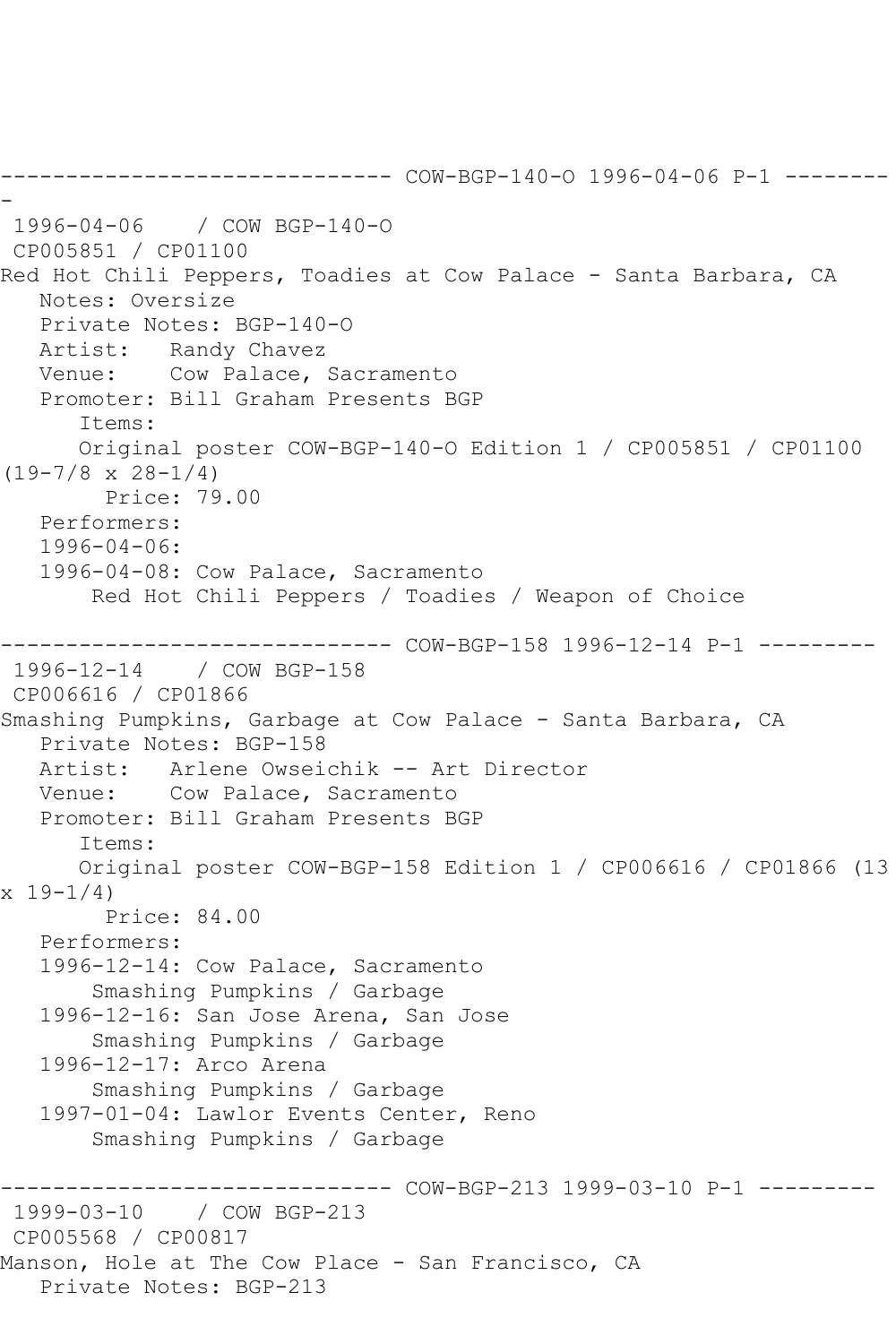Artist: Rupert Adley Venue: Cow Palace, S.F. Promoter: Bill Graham Presents BGP Items: Original poster COW-BGP-213 Edition 1 / CP005568 / CP00817 (13  $x 19 - 1/4$  Price: 105.00 Performers: 1999-03-10 1999-03-11: Cow Palace, S.F. Cow Palace, S.F. Manson / Hole / Monster Magnet ------------------------------ COW-BGP-228 1999-12-28 P-1 --------- 1999-12-28 / COW BGP-228 CP005461 / CP00710 Red Hot Chili Peppers, Bicycle Thief at Cow Palace, Sacramento - Sacramento, CA Private Notes: BGP-228 Artist: Craig Ho Venue: Cow Palace, Sacramento Promoter: Bill Graham Presents BGP Items: Original poster COW-BGP-228 Edition 1 / CP005461 / CP00710 (13 x 19-1/4) Price: 79.00 Performers: 1999-12-28: Cow Palace, Sacramento Red Hot Chili Peppers / Bicycle Thief / 311 1999-12-29: Arco Arena Red Hot Chili Peppers / Primus / Bicycle Thief ------------- COW 19zz-08-08 P-1 ---------19zz-08-08 / COW CP016463 / ME1606 Marshall Tucker, Climax Blues Band at Cow Palace, Sacramento - Sacramento, CA Venue: Cow Palace, Sacramento Promoter: Bill Graham Presents Items: Original poster COW Edition 1 / CP016463 / ME1606 Performers: 19zz-08-08: Cow Palace, Sacramento Marshall Tucker / Climax Blues Band ------------------------------ 2000-06-07 P --------- 2000-06-07 / CP051944 / CP051944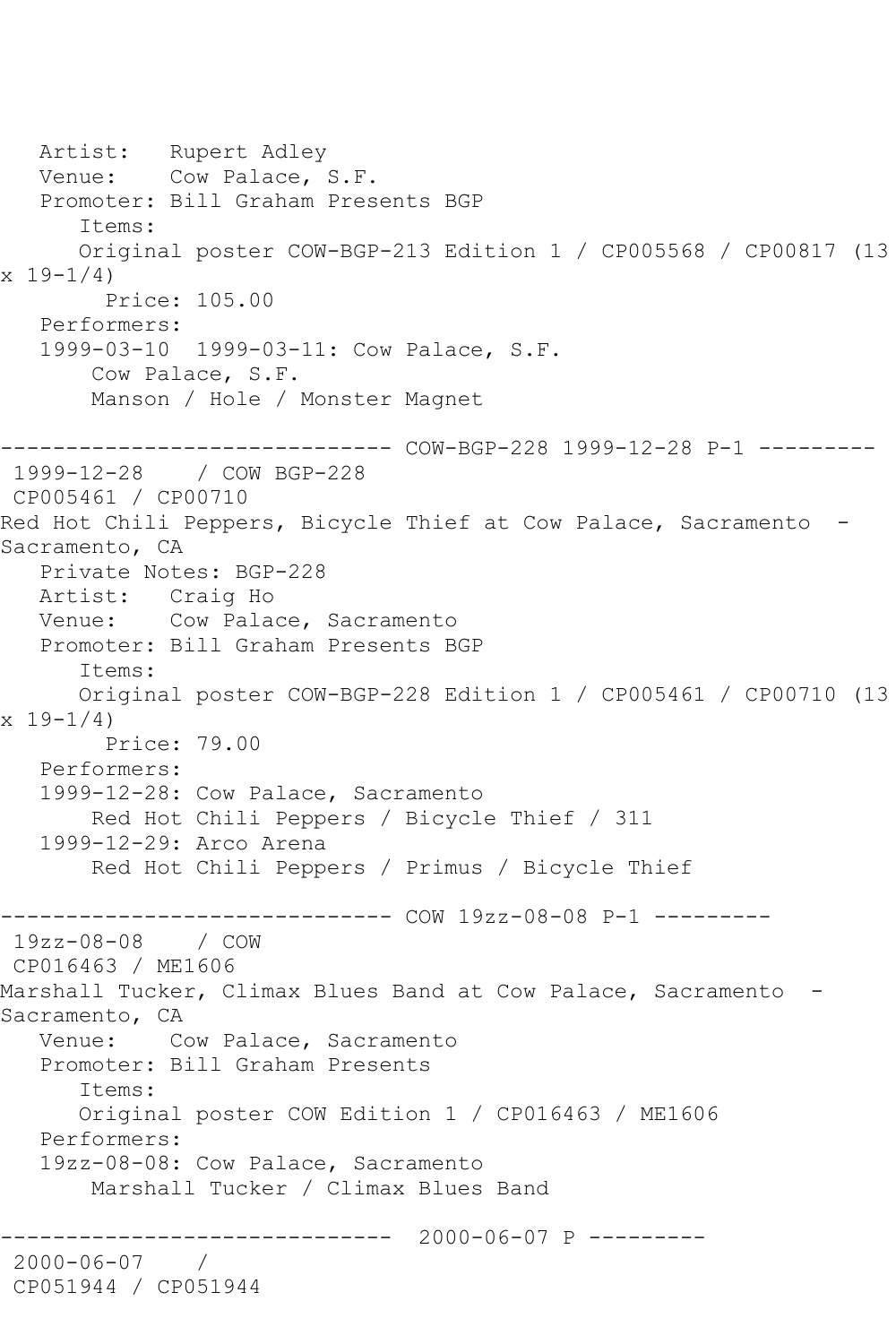Nine Inch Nails, Perfect Circle at Cow Palace, Sacramento - Sacramento, CA Artist: Gregg Gordon / GIGART Venue: Cow Palace, Sacramento Promoter: Live 105 Items: Original poster / CP051944 / CP051944 (12 x 18) Performers: 2000-06-07: Cow Palace, Sacramento Nine Inch Nails / Perfect Circle ------------------------------ COW 2002-11-16 P --------- 2002-11-16 / COW CP051945 / CP051945 Korn, Disturbed at Cow Palace, Sacramento - Sacramento, CA Artist: Gregg Gordon / GIGART Venue: Cow Palace, Sacramento Promoter: Live 105 Items: Original poster COW / CP051945 / CP051945 Performers: 2002-11-16: Cow Palace, Sacramento Korn / Disturbed / Trust Company ------------------------------ zzzz-02-24 P -------- zzzz-02-24 s / CP060628 / CP060628 Tears For Fears, Deborah Harry at Cow Palace - Sacramento, CA Venue: Cow Palace, Sacramento Promoter: Bill Graham Presents Items: Original poster / CP060628 / CP060628 (11 x 17) Performers: zzzz-02-24 sat: Cow Palace, Sacramento Tears For Fears / Deborah Harry ------------------------------ zzzz-05-03 P -------- zzzz-05-03 s / CP060180 / CP060180 Guess Who, Sir Douglas Quintet at Cow Palace - Sacramento, CA Artist: Loren S. Rehbock Venue: Cow Palace, Sacramento Promoter: Bob Harris Items: Original poster / CP060180 / CP060180 (13 x 18) Performers: zzzz-05-03 sat: Cow Palace, Sacramento